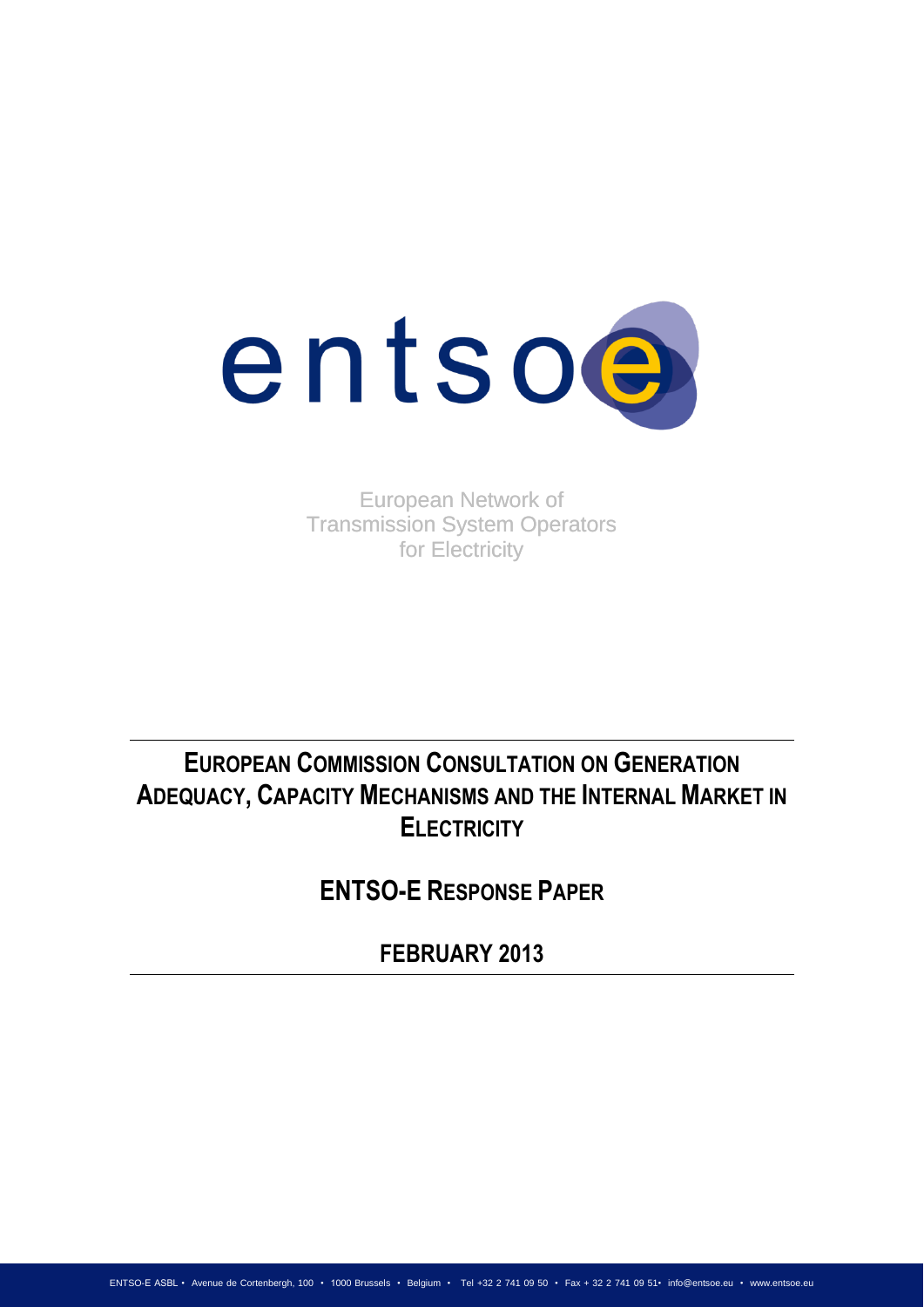

# **Contents**

| $1 \quad \blacksquare$ |                                                       |  |
|------------------------|-------------------------------------------------------|--|
| $2^{\circ}$            |                                                       |  |
| $\mathbf{3}$           | MECHANISMS TO ADDRESS GENERATION ADEQUACY CONCERNS 14 |  |
| $\overline{4}$         |                                                       |  |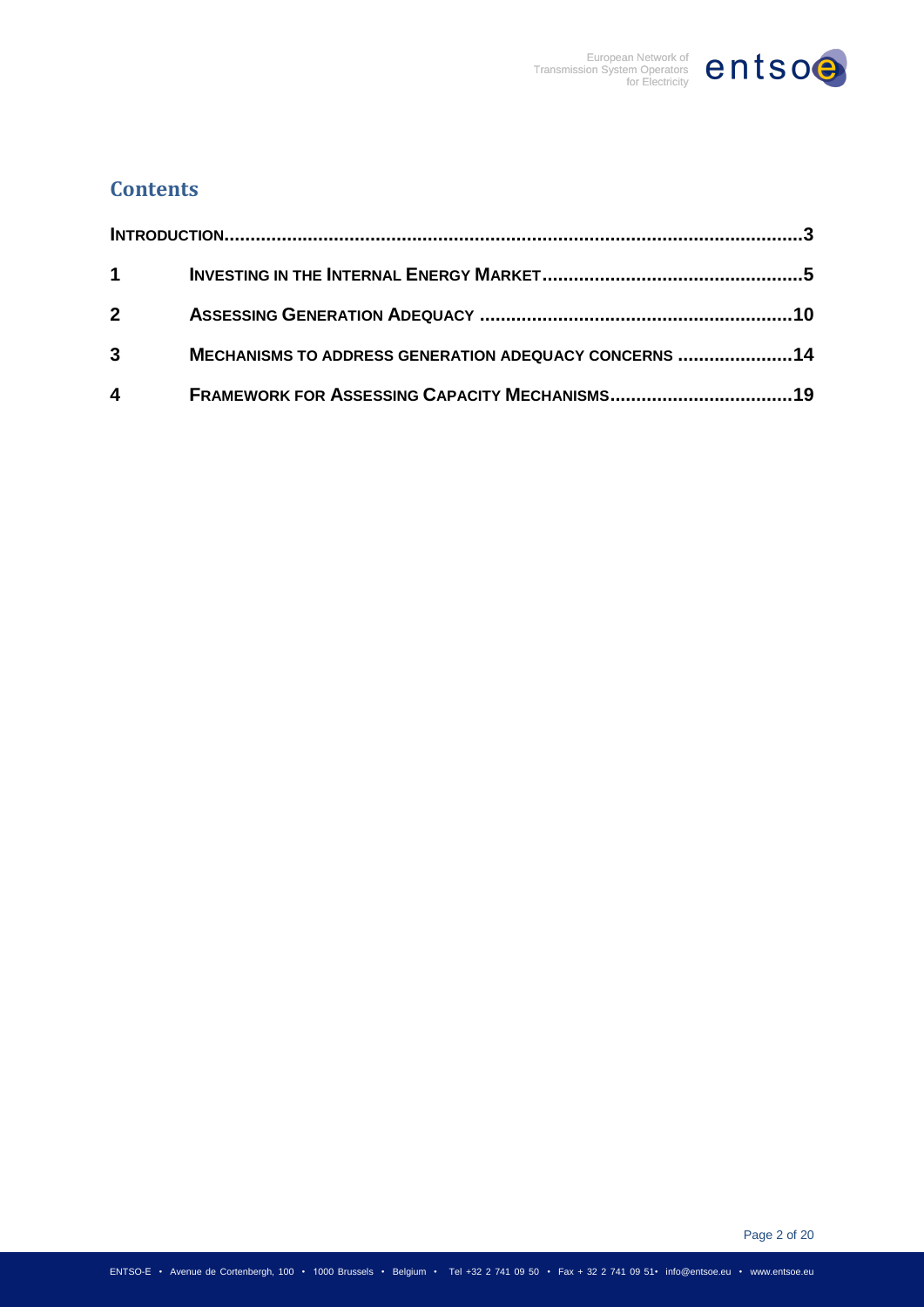

# <span id="page-2-0"></span>**INTRODUCTION**

The European Network of Transmission Operators for Electricity (ENTSO-E) is pleased to respond to the EU Public Consultation on generation adequacy, capacity mechanisms and the internal market in electricity. This consultation, in conjunction with the publication of the communication on the internal market, highlights the objectives, outcomes and, more importantly the challenges with achieving the goals of the EU target model for electricity. ENTSO-E strongly supports the main thrust of this communication which recognises the importance and need for the full implementation of the EU target model and the associated network infrastructure as prerequisite for the long term efficient outcomes as well as providing the foundation for the appropriate levels of security of supply that the EU citizens ultimately requires.

However ENTSO-E recognises that the target model is not yet complete, there is much infrastructure still to be built and that many Member States have or are considering implementing forms of Capacity Mechanisms. ENTSO-E share the concerns of the Commission in how this may ultimately impact on the efficacy of the internal market and the overall cost of electricity to the final consumer. Nevertheless there needs to be recognition that Member States determine their own level of security of supply and that these standards and make up of power systems have an interacting relationship on adjoining power systems. In addition the need to "guide" and "support" markets to deliver on related policy objectives especially renewable energy also interacts. To manage these often conflicting objectives there may well be a need for appropriate additional features in the market design in some regions in parallel with a well-functioning energy market. However these need to be well designed, complementary and reflective of the market signals and targeted to address real, and not perceived, issues at hand.

In this last regard ENTSO-E and its member Transmission System Operators are best placed to provide the necessary engineering and technical analysis to determine threats to generation adequacy and its associated impacts on security of supply. In addition there is an emerging trend particularly with increasing variable renewable resources that shortages in flexibility, in its broadest term, are increasing threats to system security. This creates challenges, in the first instance, to developing the necessary tools and metrics to assess the issues and then, where appropriate, to design appropriate incentive and market mechanisms to efficiently address the issues, which may not include capacity mechanisms at all. This creates challenges to formulating guideline criteria. The proposed criteria in the consultation are designed, on the one hand, to try and ensure that poorly and inefficiently designed mechanisms are subject to State Aid approvals, but may inadvertently on the other hand stifle the necessary market innovations to meet the challenges posed by the emerging policy objectives.

ENTSO-E and its members are actively working on solutions to address these challenges both for the operational issues it poses today but also for the evolving power systems needs of the pan-European system. ENTSO-E believe that it is only with our active involvement in meeting these challenges that the internal market and the underlying pan European power system can deliver on "*what EU citizens aspire to most: economic growth, jobs, secure coverage of their basic needs at an affordable and competitive price, and sustainable use of limited resources."* To this end ENTSO-E is available to meet the Commission to discuss the matters raised in the Communication and Consultation.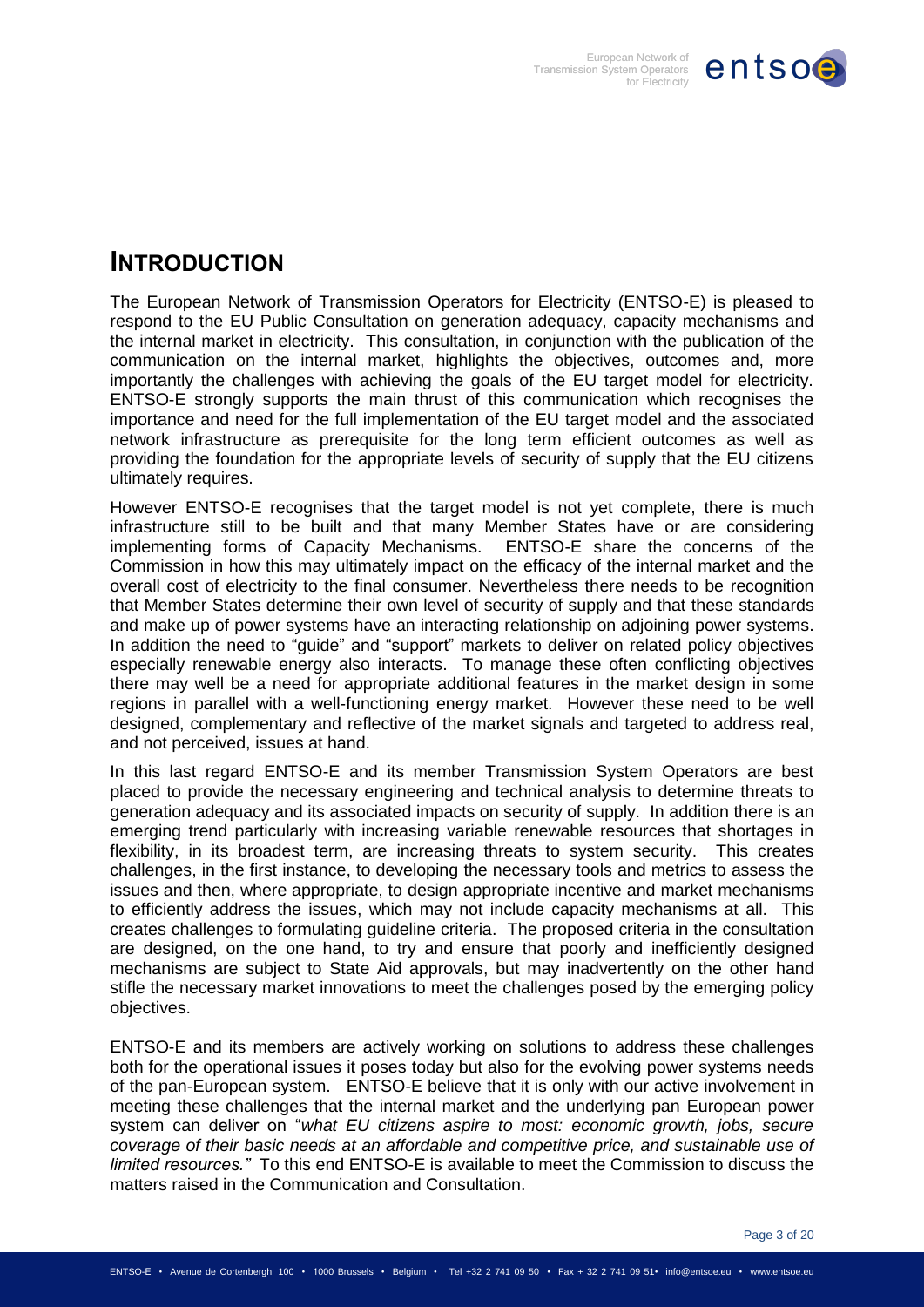

Finally detailed answers to the twenty questions raised in the consultation are provided. These are grouped into four distinct sections that follow:

- Investing in the Internal Energy market
- Assessing Adequacy
- Mechanisms to Address Adequacy Concerns
- Framework for Assessing Market Mechanisms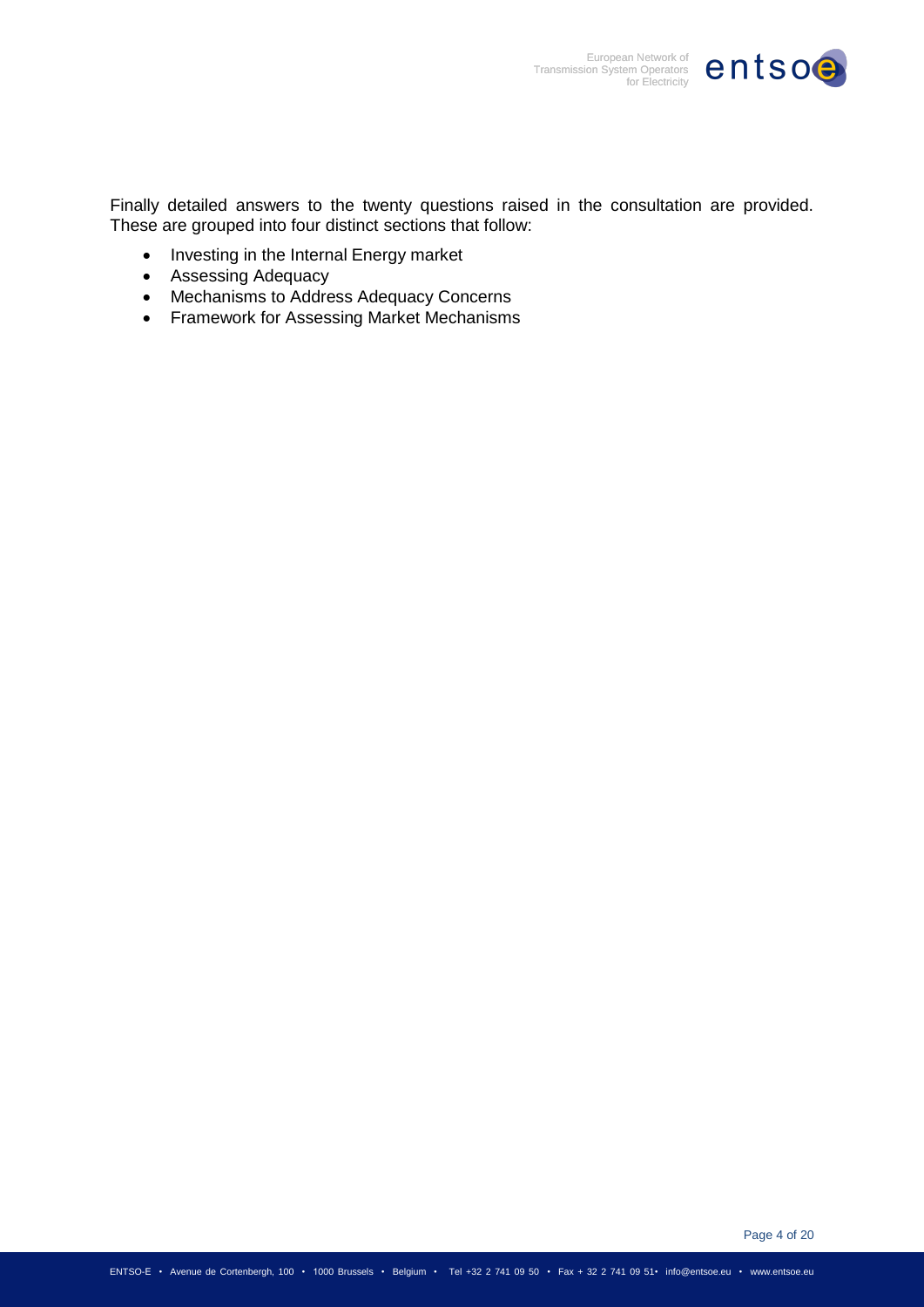

# <span id="page-4-0"></span>**1 INVESTING IN THE INTERNAL ENERGY MARKET**

# *(1) Do you consider that the current market prices prevent investments in needed generation capacity?*

Evidence is limited to definitively link current market prices with a lack of investment which is resulting in broader system adequacy issues. However there is a range of factors, both inside and outside the electricity industry, which are increasing the level of risk in large scale irreversible capital investments generally. These factors increase the uncertainty of market prices and can prevent needed investment.

Within the industry mechanisms for reducing unnecessary risk should be explored. In this regard the full implementation of the EU target model and build-out of the necessary transmission grid infrastructure in a timely manner is a necessary and pragmatic first step. This will break down the barriers to trade, both intra and inter Member States within the EU, and provide the backbone network for efficient trading of electricity and engineering security required to meet the needs of society. Member States efforts to implement the target model and the Third Energy Package are welcomed along with the recent developments from the EU Commission on pan European energy infrastructure delivery.

In addition it is important to understand the broader context in which investment decisions including entry and exit from markets are made. In particular given the high level of capital required to build a modern power plant it is reasonable to expect a degree of certainty on the return on this. In this context, current and expected market prices play a significant role. However the global access to capital funds, their relative costs and the stable political and regulatory environments associated with the investment also play significant roles. In the last number of years the increased indebtness of sovereign states, particularly in Europe has significantly impacted on the availability of financial funds, their relative cost and the appetite for risk of investors. Combined with this, there is significant regulatory uncertainty. The timely implementation of the EU target model in Member States is therefore crucial. Coupled to this, the growing participation of RES-E, which is both directly (financial supports schemes) and indirectly supported (priority dispatch and access), has increased the volatility in market prices generally and has been at the expense of running hours of the marginal fossil fuel plants. These all play material parts of both entry and exit decisions by generators.

The policy objective of increasing RES in the energy mix has increased the risk on conventional generation investment. However it is not clear from the Ten Year Network Development Plan (TYNPD) (2012-2020) and associated adequacy assessments (Scenario Outlook Adequacy Forecast (SOAF) 2012-2030) whether this will lead to real Security of Supply (SoS) issues in Europe.

In addition in these assessments and forecasts a considerable amount of generation is assumed to be built even though they are not yet firm. This creates uncertainty with respect to future system adequacy. To best manage this uncertainty it might be advisable to design long term mechanisms which contribute to the necessary Security of Supply (SoS). These mechanisms should also be considered in parallel with issues and challenges from other policy objectives especially higher RES.

Generically called Capacity Mechanisms (CM), these schemes, if required, should address not only adequacy, but also emerging flexibility issues and may be locationally dependent, particularly for weakly interconnected systems or regions.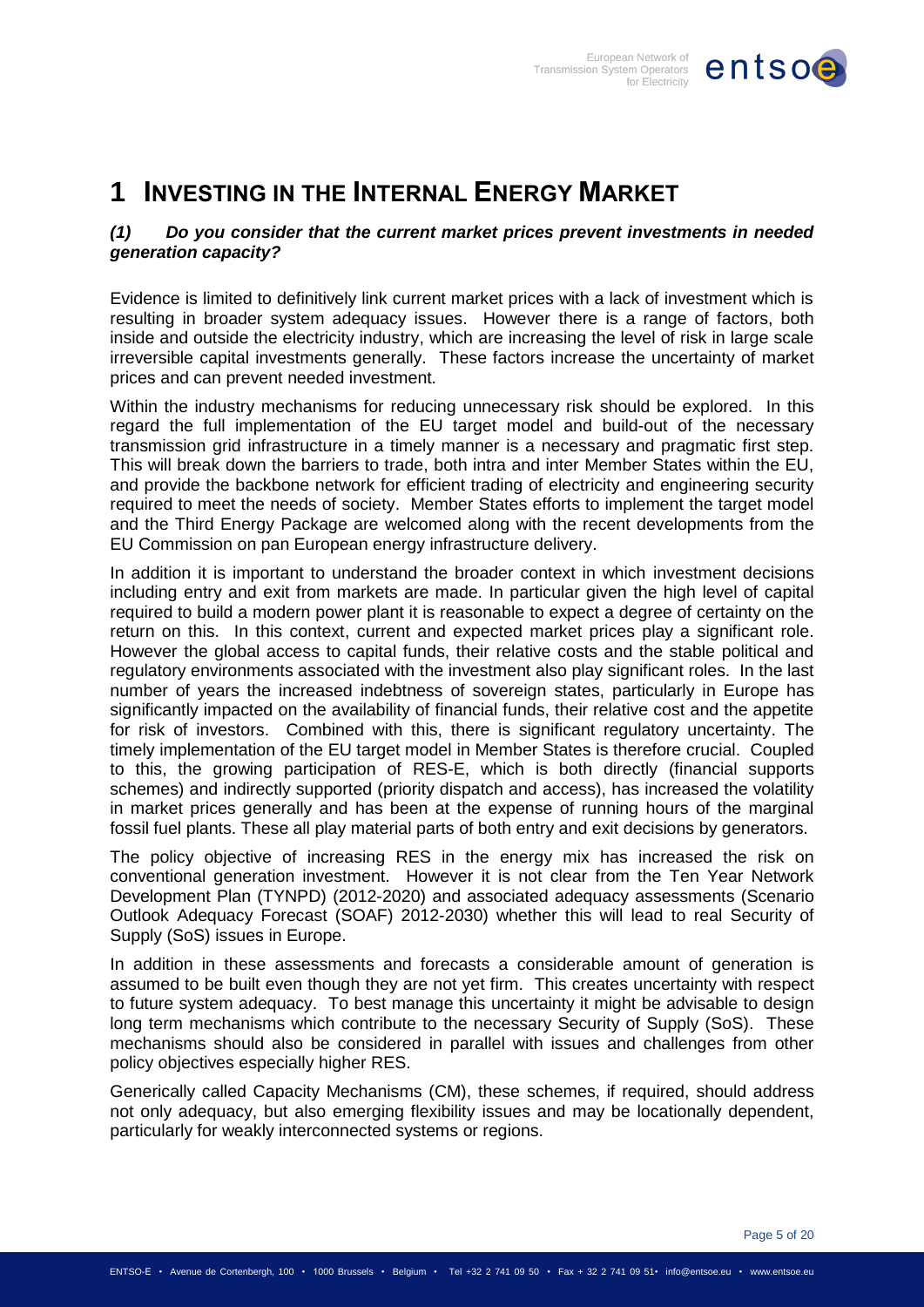

#### *(2) Do you consider that support (e.g. direct financial support, priority dispatch or special network fees) for specific energy sources (renewables, coal, nuclear) undermines investments needed to ensure generation adequacy? If yes, how and to what extent?*

Support schemes lead to changes to the existing market outcomes and as a consequence can reduce the efficiency of the market, which might inadvertently affect future generation adequacy.

This particularly applies to the integrated European Market for electricity with inhomogeneous RES support schemes in each country. Under such a framework RES generation facilities will be built where the most attractive support scheme is in place. Other important factors such as the ability to integrate RES injections into the grid or the environmental conditions for a particular RES play a lesser role. While the need for supports are well understood to meet broad policy objectives outside of the electricity industry, they need to be both proportionate and appropriate.

However where the support is material or intrusive to the operation of the market then the application should be questioned as there may be a reduction in overall social welfare. Excessive, inappropriate or badly designed support schemes can potentially undermine the investments needed to ensure generation adequacy. For example the use of supports at low levels of RES-E seems proportionate and reasonable. However to reach the levels outlined in the energy roadmap 2050 it is not clear whether their level and nature will lead to increased social welfare. In that regard ENTSO-E welcomes the Commission bringing forward guidance notes on support mechanisms and looking at market sensitive supports as being more market-complementary. ENTSO-E would note though that priority dispatch and access is also a support and, in their current format, is likely to lead to inefficiencies with increasing levels of RES-E. There may be merit in examining this going forward as well. In addition to these direct supports ENTSO-E does have concerns over hidden supports to any specific sector of the market.

ENTSO-E does believe that significant changes in policy and the disproportionate use of support mechanisms undermine investor confidence in non-supported technologies. This might lead to medium to long term unintended outcomes which could impinge on system adequacy. However this is not yet born out in the TYNDP and adequacy assessments carried out by ENTSO and its member TSOs. In addition there is evidence that more distinct security issues are emerging especially the need for a faster-acting flexible plant which may be required at specific locations. It is not clear in these cases whether supports are undermining investment in needed generation adequacy or other needed capabilities. In this regard greater co-ordination between supports to meet policy objectives and changes to market design to meet the medium to long term needs of the pan-European power system appear to be essential to achieve both objectives efficiently. For example, it might be more efficient or necessary when designing the level and structure of RES-E support mechanisms that there is strong co-ordination and a consideration of the potential increased need in flexible services.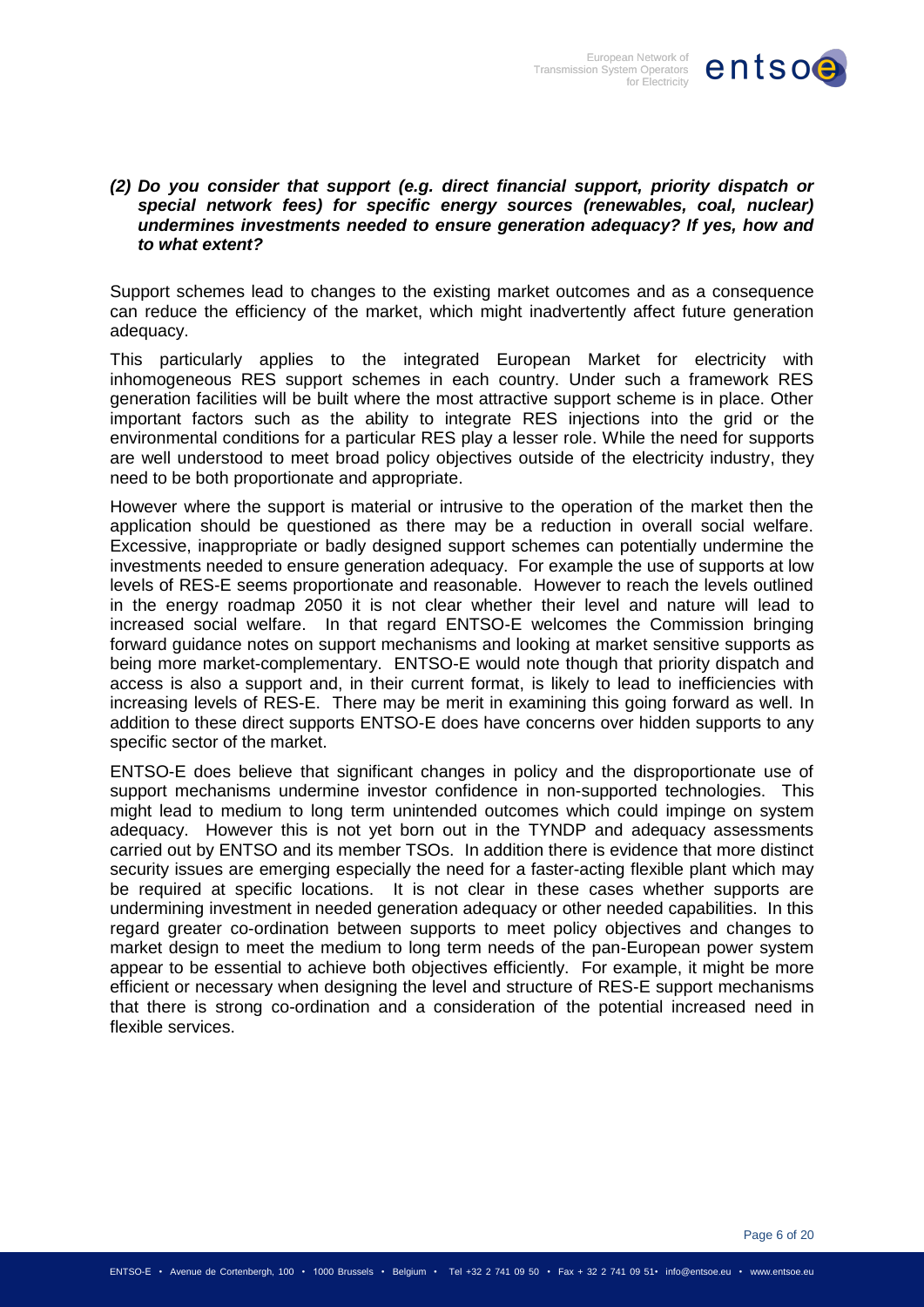

## *(3) Do you consider that work on the establishment of cross-border day ahead, intraday and balancing markets will contribute to ensuring security of supply? Within what timeframe do you see this happening?*

Work on the establishment and the proper functioning of cross border forward, day ahead, intraday and balancing markets will enhance security of supply at a European level through better use of existing assets. It does not, however, guarantee security of supply to meet a given standard which is set at national level. One important factor in releasing cross border flows assisting generation adequacy is the efficient utilisation of close to real time available transfer capacities. In this regard the full implementation of the EU target model with all participants being balance responsible will most likely enable this to make a material impact on system security.

Improvements in these areas will play an increasing contributory role in order to unleash the latent potential of more efficient usage of existing resources. However there needs to be a sustained period of stable regulation and experience with these evolving markets before investment in new resources will be made solely to satisfy these cross border markets.

## *(4) What additional steps, if any, should be taken at European level to ensure that internal market rules fully contribute to ensuring generation adequacy and security of supply?*

The security of supply of the system is not solely satisfied by meeting necessary adequacy levels. It is only in meeting a broader range of capabilities including flexibility and infrastructure that the needs of the power system can be met. It is in consideration of this broader range that the following additional steps are proposed.

- European infrastructures priorities and Projects of Common Interest (PCI) should be in line with TSOs grid expansion plans. The ENTSO-E Ten Year Network Development Plan and associated TSO long-term grid development studies are the benchmark for analysing these priorities. Indeed their importance to the long term benefit of electricity and the EU citizen is such that they are projects which are invariant of market design.
- Simplification of procedures for permitting and financing transmission investments. This includes appropriate incentivisation for the build of transmission.
- There is merit in examining the need for a framework (market products) for the provision of necessary system services to maintain adequate power system reliability while meeting broader policy objectives.
- Focus on moving support schemes (including RES-E) to at least more market price sensitive structures, and ensure more coordination at European level on this topic.
- Interactions between European-level and national-level policy objectives should be more considered. In particular Security of Supply has an EU wide impact yet the responsibility to ensure it lies on Member States. Steps taken at the European level to integrate energy markets, while enhancing SoS from a European perspective, should not prevent Member States from defining a different level of SoS from their neighbours and securing it. Coherence must be ensured between energy market rules and National responsibilities on Security of Supply. In particular, market integration should not lead to cooperation issues between Member States, such as free riding possibilities on Security of Supply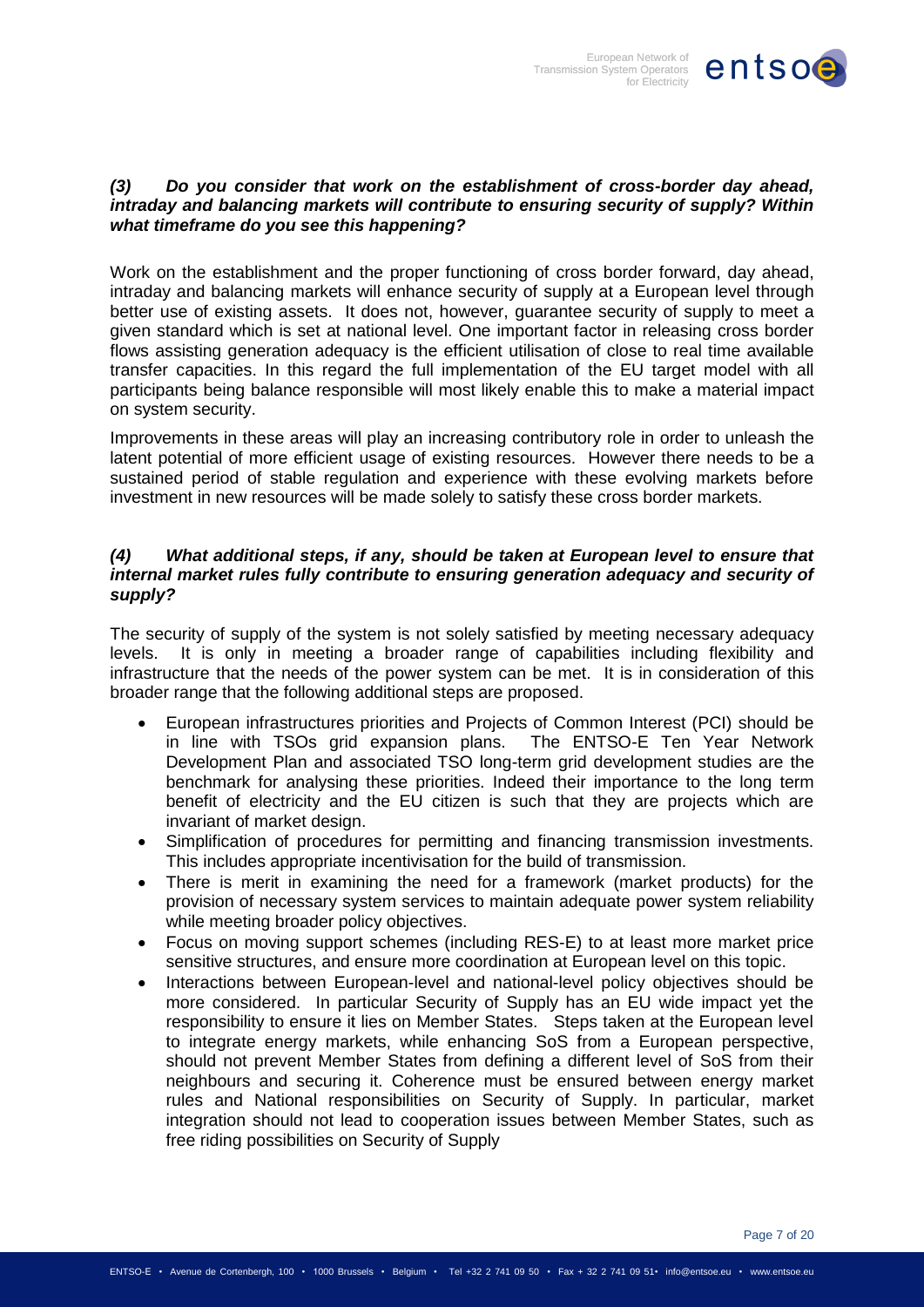

 A consideration of the impact of Member State and EU policies external to the energy market including but not limited to fiscal, monetary and carbon policy, their impact on the desired outcomes of the IEM and the investment environment.

## *(5) What additional steps could Member States take to support the effectiveness of the internal market in delivering generation adequacy?*

Several needed additional steps are described below:

- Facilitate transmission grid extension. Coherent grid development and investment plans between member states and a stable regulatory framework with appropriate incentivisation for network facilities are vital in order to reduce the uncertainties in grid/generation investments.
- Full implementation of the  $3<sup>rd</sup>$  package.
- Continual focus by relevant authorities to ensure that competitive forces are allowed to operate in the interests of the consumer.
- Integrating all material levels of supported technologies, both direct and indirect, including RES-E fully into the market to include all balance responsibility.
- Appropriate and necessary observability and controllability for the TSO of all material generation sources including RES-E on the power systems connected to either the transmission or distribution networks.
- Encourage the timely and efficient development of Demand Side Management.
- Ensuring any price caps are appropriate and necessary and do not unduly distort genuine market outcomes.
- Acceptance of genuine market outcomes.
- Long term stable energy policy

## *(6) How should public authorities reflect the preferences of consumers in relation to security of supply? How can they reflect preferences for lower standards on the part of some consumers?*

Enabling the preferences of consumers in relation to security of supply is at an embryonic stage globally but its potential is clear, particularly in the world where there is increased variability and uncertainty arising from a move to RES. In this regard Europe is leading the field in attempting to materially release this potential as soon as possible. The first key aspect of this is the roll out of time of use metering to the broadest level of consumer. This will enable electricity to be accurately determined in the system at different times and ultimately facilitate distinguishing consumer preference in the long run. Smart Metering is an important part in this. ENTSO-E supports the Commissions focus on the roll out of smart metering to 80% of the consumers by 2020 unless there is a clear negative cost benefit.

Secondly the use of novel wholesale products to access this latent customer preference may not only have benefits and efficiencies in the energy market but also in the necessary system services needed to operate the power system. In this regard ENTSO-E would have concerns that the true social welfare benefits may not accrue particularly if DSOs are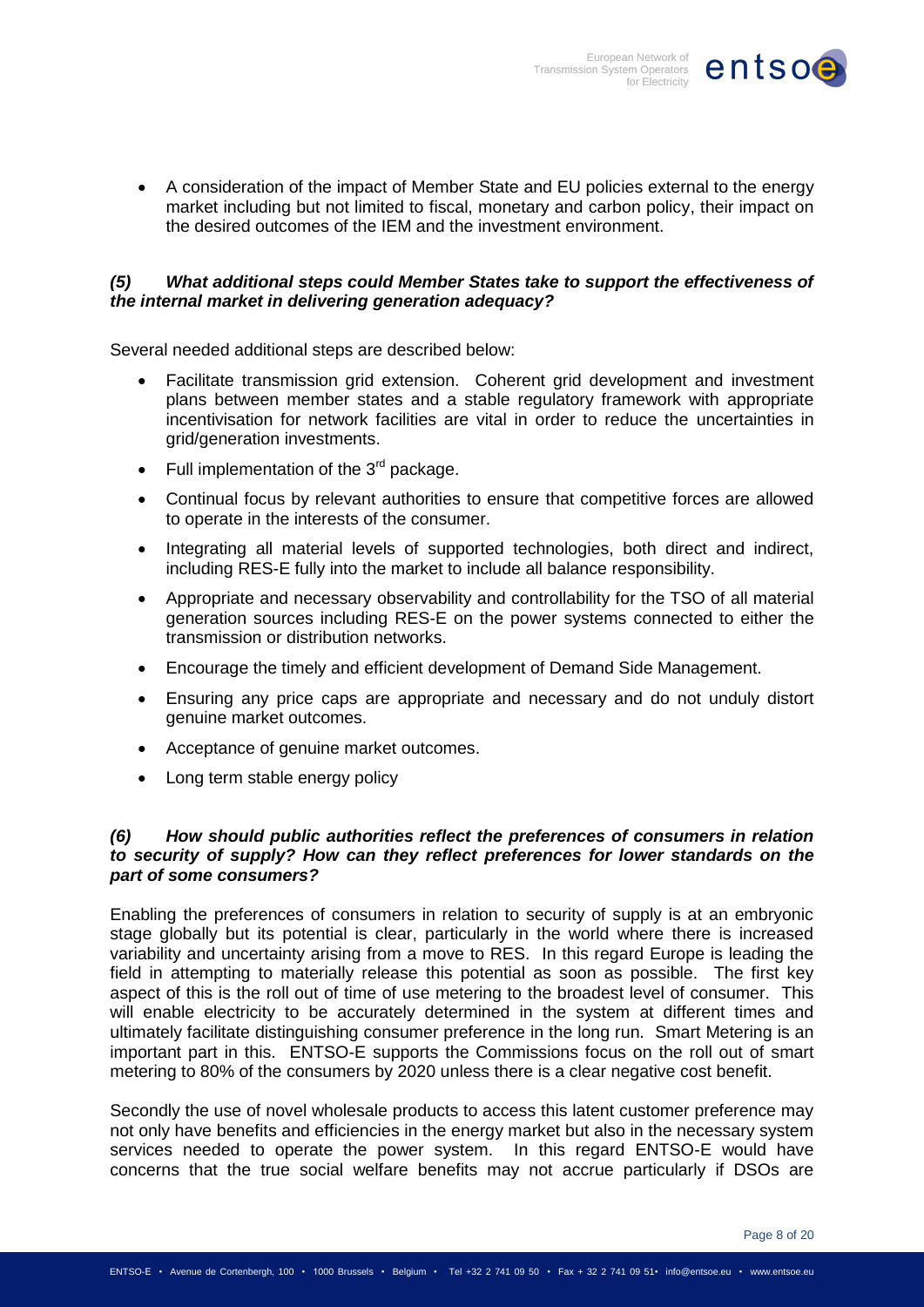

unilaterally allowed to design retail products to the exclusion of  $3<sup>rd</sup>$  party aggregators and more importantly without co-ordination with Member State TSOs and ENTSO-E. To this end ENTSO-E does welcome the Commission's IEM communication with regard to aggregators but believes that TSOs and ENTSO-E should have necessary and proportionate rights on the necessary design and implementation of demand side products that ultimately go toward the management of the significant system areas and synchronous areas.

Finally any system wide adequacy standard will not in all cases reflect the real preferences of consumers for security of supply. In case they require a higher level of security of supply they can equip themselves for this with, for example, emergency backup generation. In case the standard adequacy level is higher than theirs, they should be able to make load shedding offers in energy markets, directly or through aggregators. In the very long term, security of supply could become more and more a private responsibility, but until then political decisions remain necessary.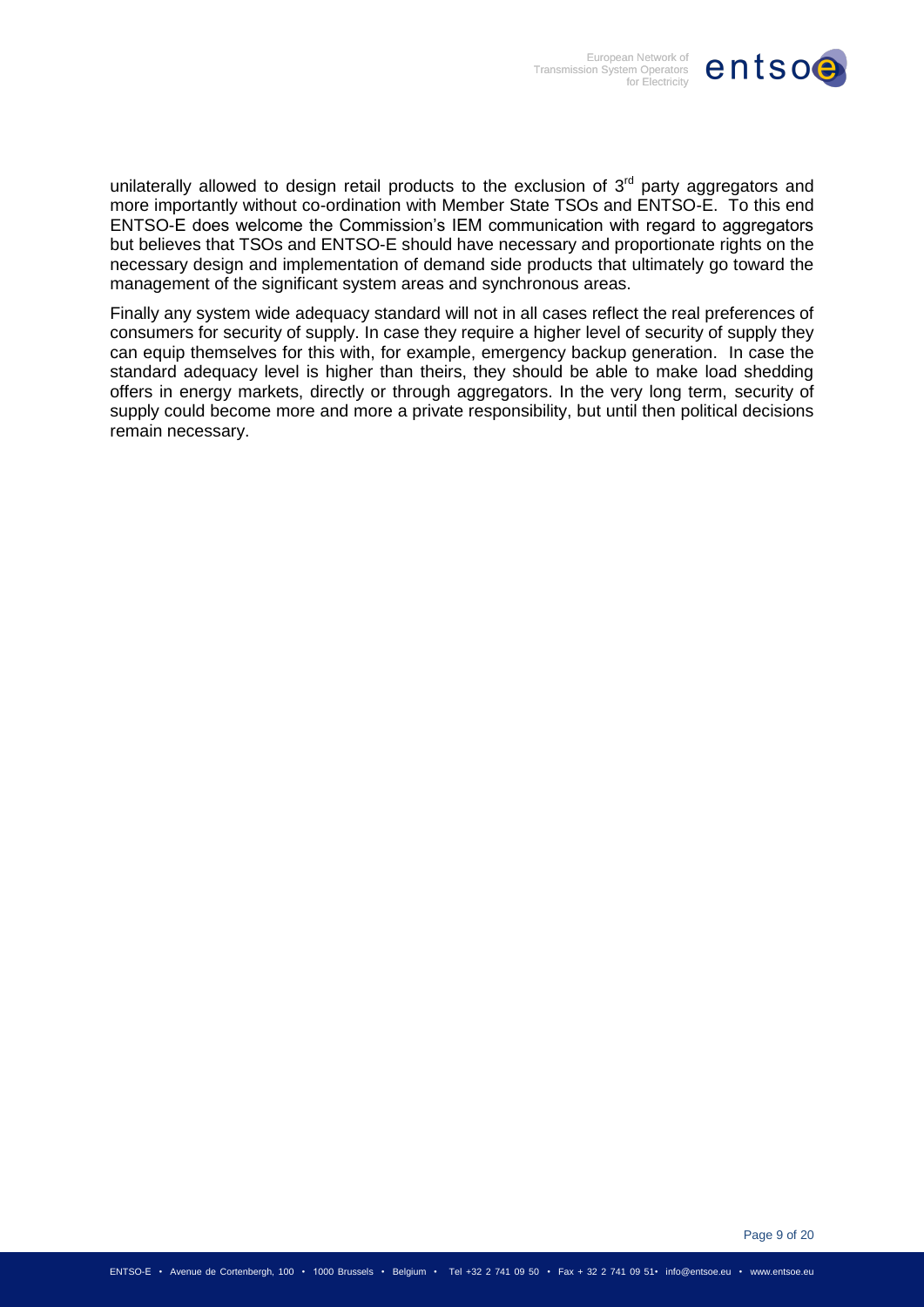

# <span id="page-9-0"></span>**2 ASSESSING GENERATION ADEQUACY**

*(7) Do you consider that there is a need for review of how generation adequacy assessments are carried out in the internal market? In particular, is there a need for more in depth generation adequacy reviews at:*

- *a. National,*
- *b. Regional; and*
- *c. European level*

At a National, Regional and European level useful adequacy assessments are already carried out. However there is always a need to review the assessments used for determining the security of the power system particularly in light of evolving and changing policy objectives. In this regard the policy objectives of a more integrated electricity market coupled to the desire for increased RES-E resources poses a number of challenges that must be fully considered. The level of reliability and security that interconnection flows are accounted for between Member States and between Member States and Third countries also poses challenges. In addition the increasing contribution of variable RES-E and how it is translated into medium and long term adequacy credits is challenging both at the intra and inter Member State contexts.

In particular ENTSO-E is already committed to examining possible changes with particular regard to treatment of RES-E resources. These range from small changes to existing methodologies to fully implementing probabilistic adequacy assessments in the short and long term. However any changes need to consider the conflicting objectives of depth of analysis with the associated need for increasing requirements against the timely production of useful outlook reports.

Furthermore it is not clear that generation adequacy on its own (a 'macro' comparison between load and available generation conducted over a period of time, usually a year, highlighting the most critical hours where this falls below acceptable standards) is the only measure of short and long term system security. With the advent of variable RES-E there is rising evidence that balancing and flexibility metrics may also be required to correctly identify system needs. In addition the nature of plant portfolios and demand profiles across the European system is raising challenges in direct comparisons and the appropriate mechanisms for analysis. One particular example of this is that predefined timestamps used for short term and long term deterministic adequacy assessments do not allow a full assessment of the problems that occur from time interdependency issues (e.g. when and for how long would the water in reservoirs last if it were constantly used?).

Nevertheless ENTSO-E and its member TSOs are actively developing the tools and techniques to address these issues over time. Following the  $3<sup>rd</sup>$  package National adequacy assessments are already prepared in accordance to Regulation (EC) 714/2009 by Member State TSOs. These are then utilised by ENTSO-E in developing a European-wide Ten Year Network Development Plan, including a European generation adequacy outlook which is published every two years. This aims to ensure greater transparency regarding the entire electricity transmission network in the Community and to support the decision making process at regional and European level. In this regard ENTSO-E will seek input from stakeholders on potential improvements of this process.

However there appears to be a clear rational at the appropriate stage to report adequacy and other security metrics in a timely fashion and for such a period of time that the forecasts can provide usable information to the market and help inform decision makers. In this regard the adequacy reports generated at a National Level and co-ordinated at a European level by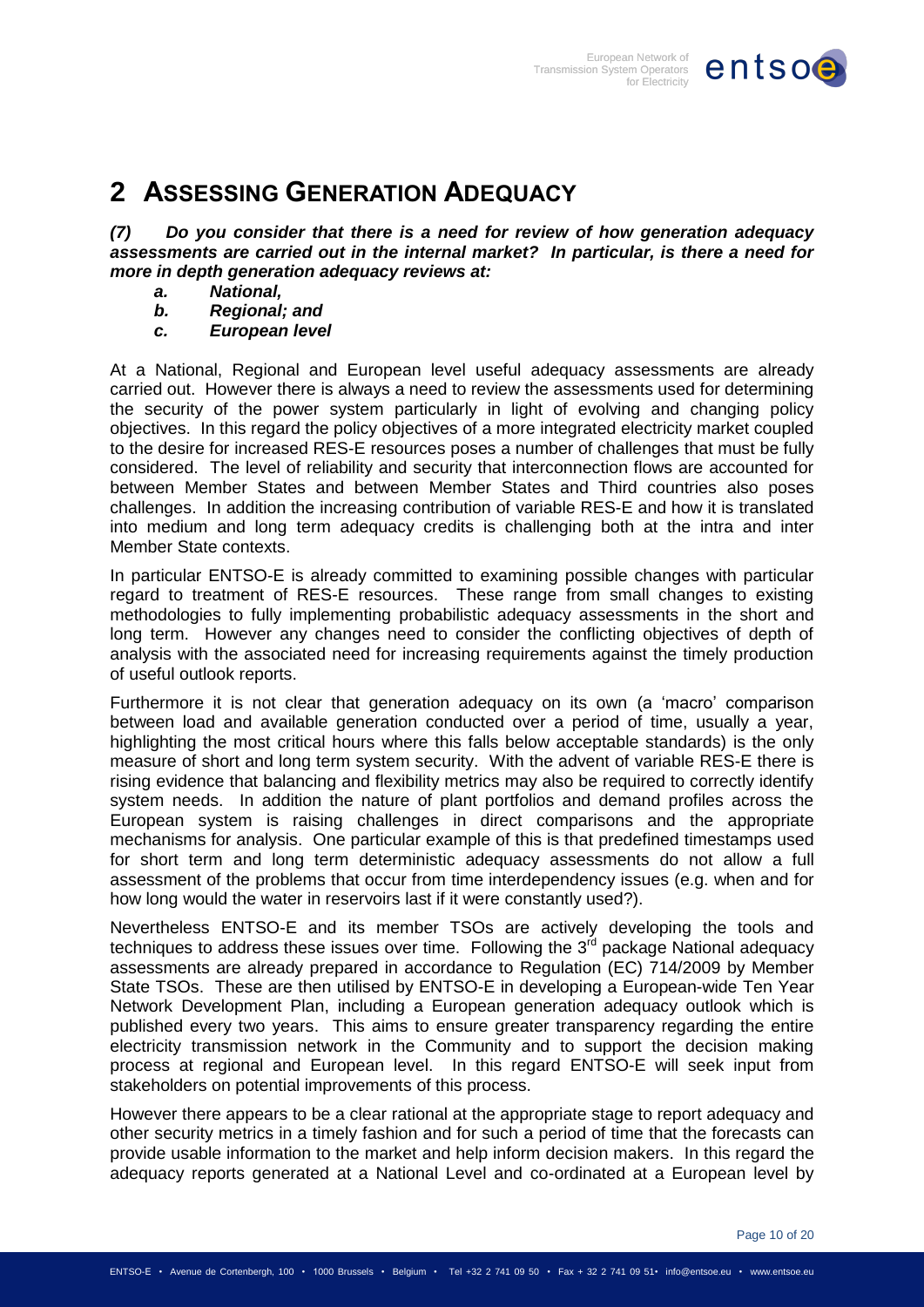

ENTSO-E are a useful source of information. In the future, ENTSO-E is looking into providing a global pan-European adequacy assessment, utilising a standardised approach in addition to other assessments at National or Synchronous system contexts. However there are significant challenges in accomplishing this. This pan-European overview is also needed to develop the cross border energy exchanges envisioned under the Framework Guidelines for Electricity Balancing.

# *(8) Looking forward, is the generation adequacy outlook produced by ENTSO-E sufficiently detailed?*

- *a. In particular is there a need for a regional or European assessment of the availability of flexible capacity?*
- *b. Are there other areas where this generation adequacy assessment should be made more detailed?*

ENTSO-E provides Generation Adequacy Assessments which meet all current requirements. These are outlined in regulation (EC) 714/2009 Art. 8.4: The European generation adequacy outlook referred to in point (b) of paragraph 3 shall cover the overall adequacy of the electricity system to supply current and projected demands for electricity for the next fiveyear period as well as for the period between five and 15 years from the date of that outlook. The European generation adequacy outlook shall build on national generation and demand outlooks prepared by each individual transmission system operator. In addition the ENTSO-E Draft Network Code on Operational Planning and Scheduling also requires ENTSO-E to report on short term adequacy.

Before considering providing additional information there needs to be a pragmatic view taken on the quality of the data that is available and also the needs of the system. In that regard the further ahead a forecast is attempted the greater the uncertainty is. This is especially true with respect to generation and load-shedding investments. In addition the impact of the stability of regulation on the evolution of an energy portfolio can be profound. This is evident in the increase in connection requests for photovoltaic following the announcement of a reduction in future supports. Stable regulation is a necessary requirement to facilitate long term investments and robust analyses. Otherwise, the range of uncertainties is overwhelming as illustrated by the difference between A (only certain generation investments are considered) and B (additional generation investments needed but not yet certain are considered by the TSO on top of certain generation investments) scenarios in the Scenario Outlook and Adequacy Forecast (SOAF) reports.

In shorter timeframes the maintenance schedules of generation units also have significant impact on the adequacy of systems and are inherently difficult to predict. In this regard the recent publication of the REMIT and forthcoming European transparency regulation are to be welcomed.

Arising from the increasing policy focus on RES- E probabilistic approaches for assessing the secure and efficient balancing of system, both today and into the future, are becoming more prevalent. SoS is becoming not only a question of adequacy but also flexibility in both generation and demand. Some member TSOs, who have high levels of RES-E or high climatic sensitivity, are already performing these types of analysis. ENTSO-E is examining how this expertise might be leveraged to allow for a rapid evolution of these methodologies. Future improvements might include climatologic assessments, feasible after the procurement of a Pan-European Climate Database in 2013. Although the Climate Database is an important prerequisite for generation adequacy analysis with high share of RES, it is not the only precondition.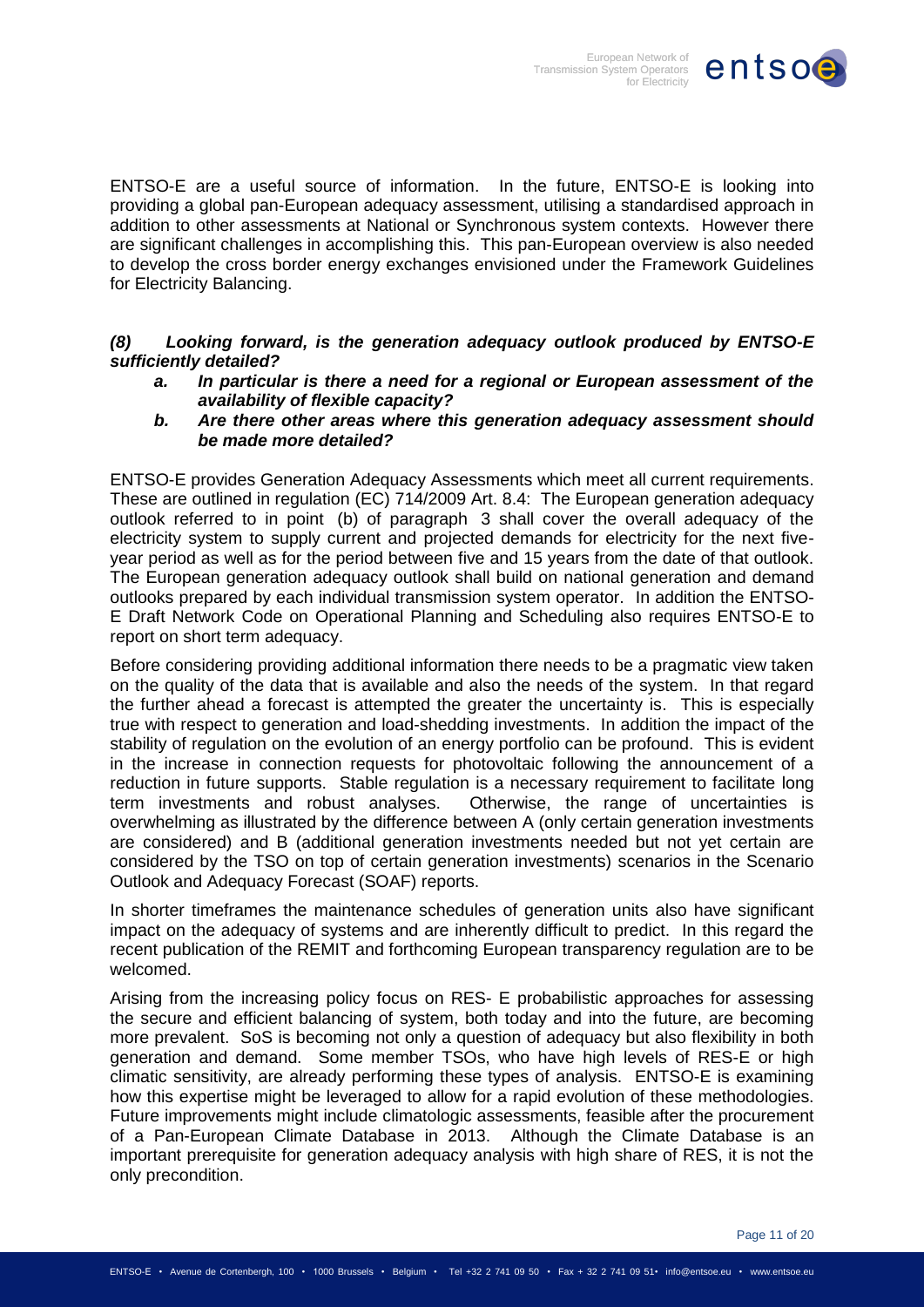

# *(9) Do you consider the Electricity Security of Supply Directive to be adequate? If it should be revised, on which points?*

The Directive 2005/89/EC on Security of Electricity Supply and Infrastructure Investment is adequate in what it was meant to achieve, however some clarifications maybe in order

The Security of Supply directive enforces the duties and rights of Member States to ensure their security of supply. However the level of Security of Supply deemed appropriate is currently set by the Member States. Where these standards fundamentally differ between Member States they result in unintended consequences for the outcomes of other policy objectives. In particular the EU target model may not be sufficient in itself to meet these diverse requirements. As such clarification about the relative priorities of the directives would be helpful.

Article 5 Related to this, "*maintaining balance between supply and demand*" of directive 2005/89/EC does not indicate clearly the responsible party for structural generation adequacy problems. This article only identifies the transmission system operator as responsible party for ensuring an appropriate level of generation reserve capacity for balancing purposes. A clarification of this responsibility could raise more awareness by market parties and authorities that they have a role to play.

The directive sets out clear obligations on Member States to ensure the monitoring of security of supply. This is in essence to ensure that there are signals on the medium to long term security of supply in Member States. In that regard it does not need to be revised.

## *(10) Would you support the introduction of mandatory risk assessments or generation adequacy plans at national and regional level similar to those required under the Gas Security of Supply Regulation?*

The idea of risk assessments has some merits although when problems arise outside of the power system it only provides a partial solution. In particular, given the increased dependence of the EU energy system on imported fuel sources, under severe conditions with a low availability of RES outputs may have particularly onerous consequences for the SoS. Indeed some of these issues are already being considered in the ENTSO-E TYNDP for 2014. ENTSO-E is open to looking for opportunities of further enhancement and cooperation with other stakeholders.

Ensuring that a risk assessment is carried out on some of the potential high impact and low probability events could have merits. However, this needs to be balanced against the strategic nature of the findings at Member State, regional and European level. It is not clear if it is appropriate to publish these findings. Rather it might be more appropriate to use them as an input into emerging EU energy policy.

# *(11) Should generation adequacy standards be harmonised across the EU? What should be that standard or how could it be developed taking into account potentially diverging preference regarding security of supply?*

The generation adequacy assessment is dependent on the portfolio structure of generation and demand in given systems. In this regard there may be merit in standardising the methodology of analysis of adequacy. While it is noted that there are significant difficulties in standardizing generation adequacy analyses methodologies across internal market because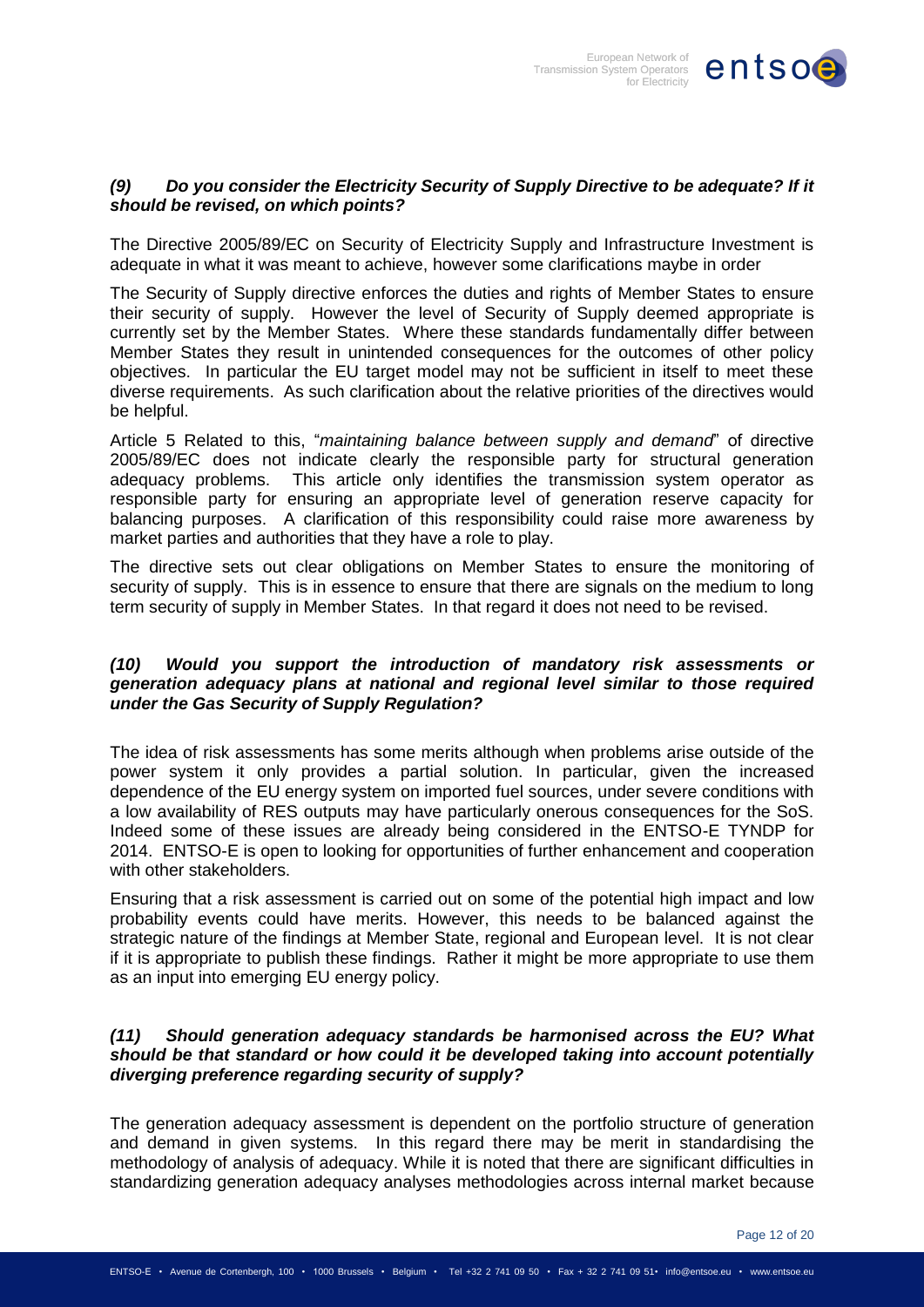

risks on SoS originate from structurally different issues, there would be a clear benefit in reporting in a systematic harmonised fashion the key security metrics across the internal market. This can only provide increased needed transparency that will enhance the operation of the IEM.

It would be highly desirable if stakeholders (EC, ACER, market participants) and ENTSO-E could further discuss and agree on a high-level vision on the expected scope and content of the adequacy reports. Thereafter appropriate and necessary adjustments in methodology and structure of the report could be made.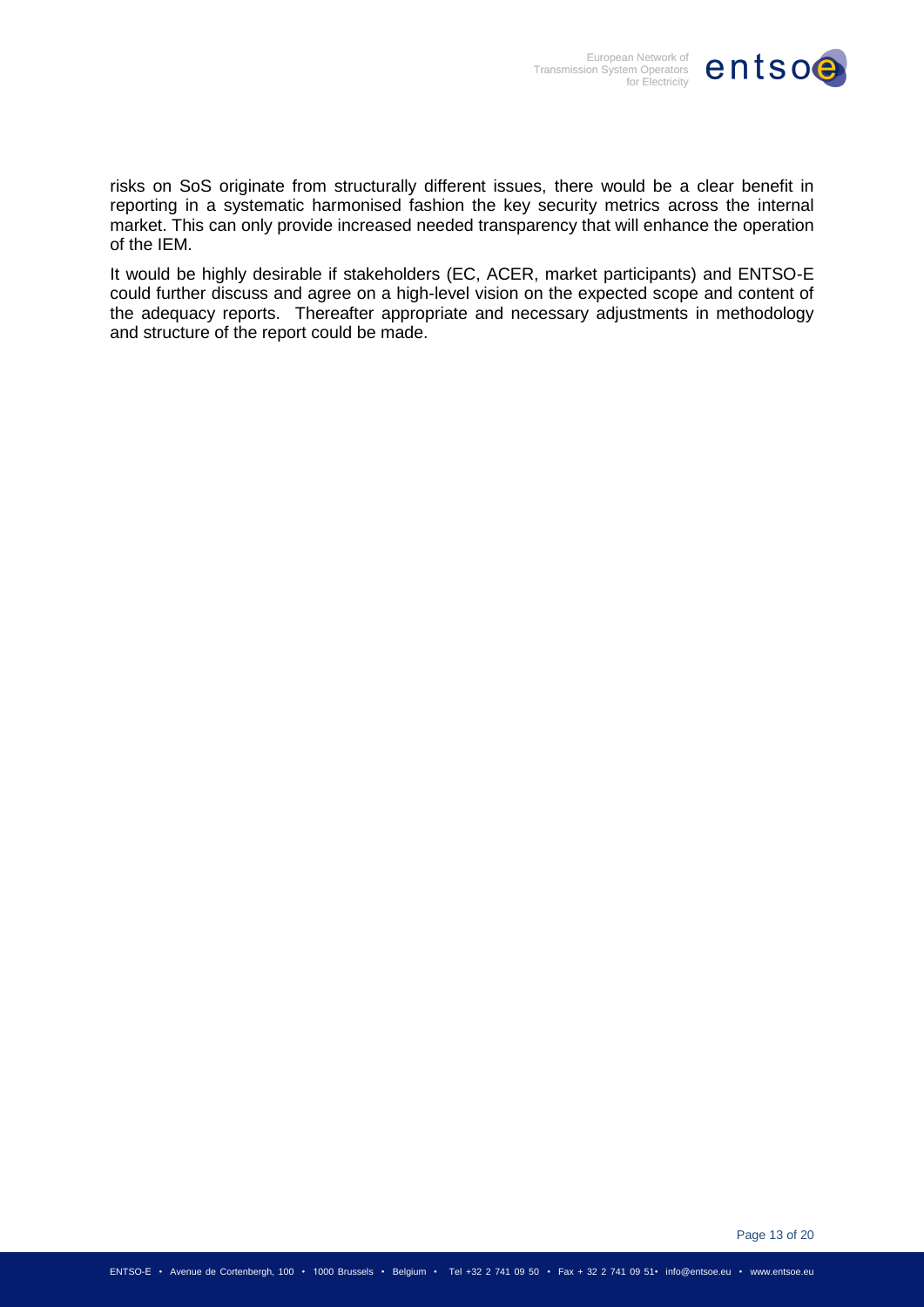

# <span id="page-13-0"></span>**3 MECHANISMS TO ADDRESS GENERATION ADEQUACY CONCERNS**

# *(12) Do you consider that capacity mechanisms should be introduced only if and when steps to improve market functioning are clearly insufficient?*

ENTSO-E and its member TSOs primary focus is on real time to long term operation, development and reliability of power systems throughout the EU. In this regard ENTSO-E strongly supports focusing on delivering the internal energy market and the necessary infrastructure to deliver on the long term needs of the European power system. Distortions on the market functioning from renewables support systems and priority dispatch must be minimized through market participation. Also the larger context should be stimulating adding to investor certainty – elaborated in our answer to question 14. In addition market participation by demand should also be encouraged. This will reduce barriers to trade, increase liquidity and contribute to the long term security of supply in the EU.

However if it is determined at a National level by the Member State regulatory authority and/or TSO, as appropriate, that there is a real threat to the security of supply of the system then ENTSO-E supports examining all possible avenues of addressing the issues. In this regard ENTSO-E would note that it is essential that any changes are made to address a real and verifiable physical threat to system security and not just a perceived one. This can only be identified by an expert independent organisation such as National TSOs and Regulatory Authorities. In particular there is clear evidence in systems with high penetration of RES-E that security of supply threats are not necessarily in adequacy alone but rather flexibility, voltage control and transient stability. These issues are more complex and require thorough technical analysis. It is only on the basis of appropriate technical analysis that meaningful and effective enhanced market mechanisms can be developed. These changes, where they have material effect on cross broader trading, should be discussed at European level, and its impact on the IEM objectives considered carefully.

# *(13) Under what circumstance would you consider market functioning to be insufficient to:*

*a. Ensure new flexible resources are delivered?*

# *b. To ensure sufficient capacity is available to meet demand on the system at the highest system stress?*

In general where markets do not incentivise against the real scarcities in the system there is likely to be at least inefficiencies in ensuring the market delivers on the stated policy objectives. Determining whether a market design is functioning according to requirements is a difficult task, as it can only be fully established in the long term. This is particularly the case for adequacy issues, considering the long lead times, high sunk capital costs and long life times of assets in the electricity sector. However, the fact that market design changes increases regulatory uncertainty should not in itself prevent necessary change to occur. Rather it should be used as a high bar benchmark to assess the likely inefficiencies that will occur without the change being made. In that sense decisions made today have impacts on the Security of Supply for many years to come.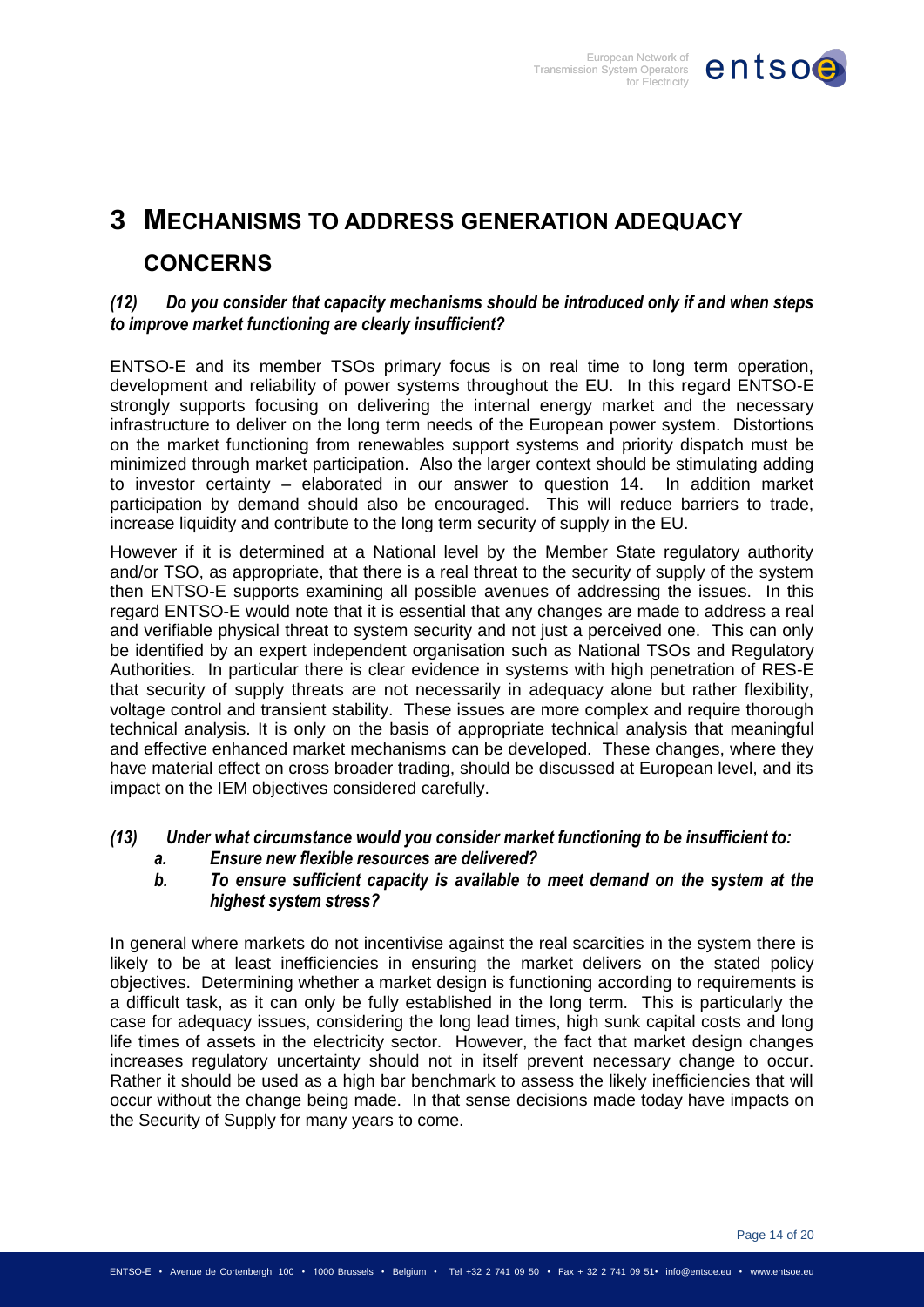

According to the current legislative framework security of supply is a national responsibility. There are different ways to assess whether the required adequacy is available or not - for example:

- Technical studies, such as adequacy assessments for Security of Supply.
- Market value if markets are in place for the scarce products (capacity/capability) then the price will reveal the scarcity of the good.

The responsibility for detection and remedial actions to energy market insufficiencies will depend on the market design. The energy market functioning with respect to ensure sufficient capacity to be available to meet demand at the highest system stress can be estimated by checking that relevant markets exist and if they clear or have a good liquidity. This means that long term (forwards or futures for maybe up to 5 to 8 years into the future), short term (day-ahead and intraday) and real-time markets (e.g. balancing) should exist in appropriate market areas and clear (i.e. there is a crossing point between supply curve and demand curve) or have a good liquidity. The conclusions that can be inferred in case these conditions are met depend on the market design. However in this regard it is important that all technologies are subject to the same market prices and the discipline this brings over time.

## *(14) In relation to strategic reserves:*

# *a. Do you consider that the introduction of a strategic reserve can support the transition from a fossil fuel based electricity system or during a nuclear phase out?*

The question implies that in a transition arising from policy change to either a low carbon electricity system or one where nuclear is phased out there is a need for some form of additional compensation mechanisms to address a perceived security of supply issue. ENTSO-E does not believe that this is necessarily true and would caution that appropriate technical studies would need to be performed in such transitions to identify if and what type of physical scarcity might arise.

Introducing strategic reserves may support the transition from a fossil fuel based electricity system or during a nuclear phase out. Since the strategic reserves are a reversible instrument, it can be designed as a short term mechanism in order to overcome temporary market challenges and dispose reserves if these are not needed anymore.

# *b. What risks, if any, to effective competition and the functioning of the internal market do you consider being associated with the introduction of strategic reserves?*

Risks to effective competition can be materially mitigated, if the strategic reserves are designed so that they do not compete with commercial resources neither in the short nor in the long run. To achieve this activation rules, volume and procurement approach are important design parameters in a strategic reserve. The strategic reserve should only be activated at high prices, e.g higher than the commercial bids at the day-ahead market. If the strategic reserve is activated at too low a price (that is lower than the day-ahead spot price) it will cap spot prices as units in the strategic reserve run before commercial capacity in the merit order distorting both the short term as well as the long term energy market.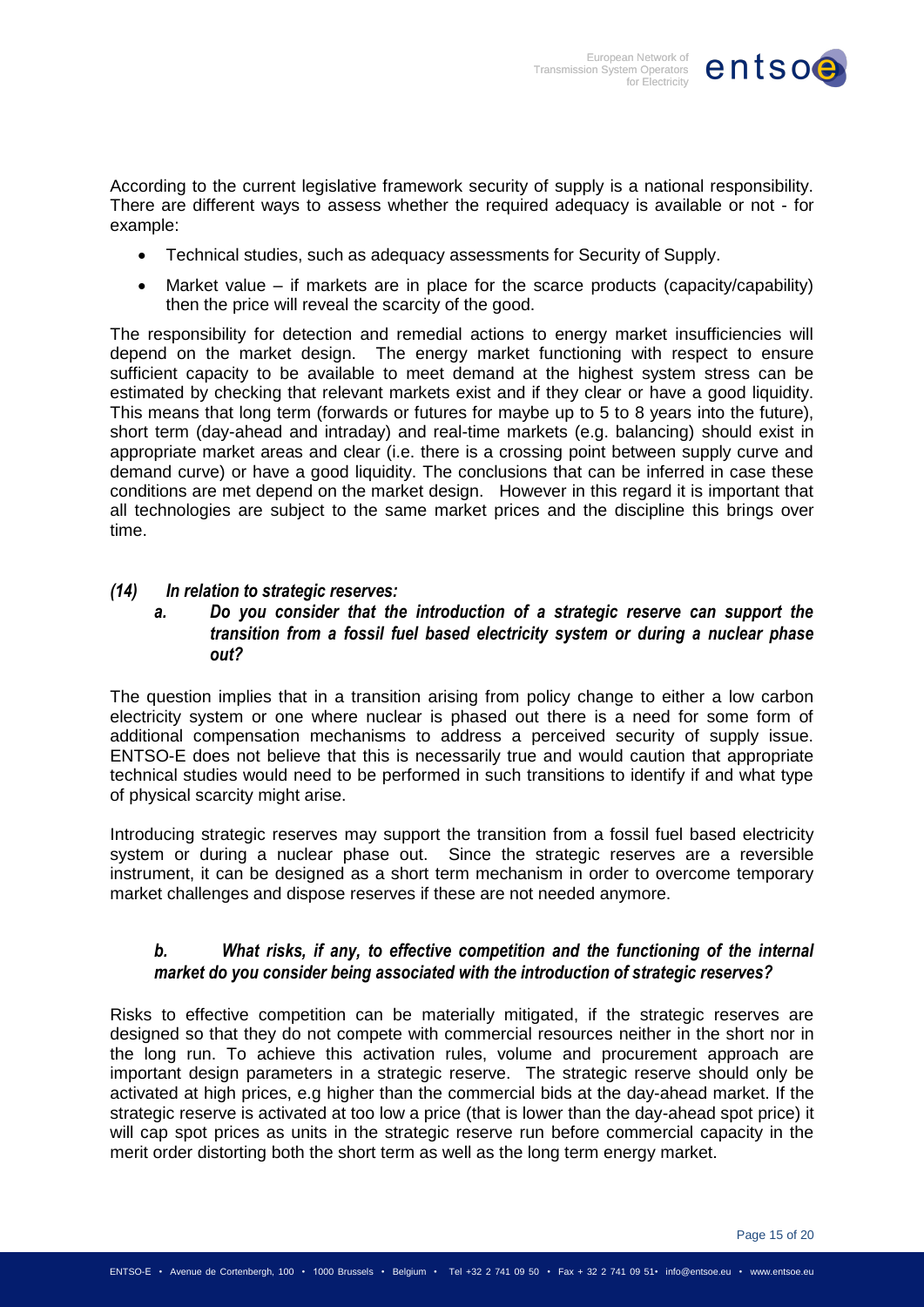

The size of a strategic of a strategic reserve should be kept small in order to keep investment incentives in the market. The procurement rules and activation rules determines whether a slippery slope effect materializes and the pace of a potential slippery slope. The activation rules should be transparent reducing investor uncertainty. The running hours of a strategic reserve are an indicator of the functioning of the market and potential slippery slope effects.

In order to mitigate cross border distortions the activation rules should be coordinated between Member States utilising the benefit of the strategic reserves. Sweden and Finland are a good example of this.

Finally implementing a capacity mechanism that transfers some adequacy responsibility from the market towards a central entity (e.g. TSO) should not be underestimated. This ultimately undermines the role of the market in providing adequate supply by itself.

# *(15) In relation to capacity markets and/or payments:*

*a. Which models of capacity market and /or payments do you consider to be most and least distortionary and most compatible with the effective competition and the functioning of the internal market, and why?*

ENTSO-E does not consider it appropriate to highlight any particular capacity market or payments over another. These have all been constructed to solve specific technical, economic, regulatory and political issues and are made in the context of specific member state energy policy, natural resources, geography and make-up of the existing portfolio and expected future consumption. It is only with a full consideration of these often interacting and competing drivers that a preference can be determined. Nevertheless some high level principles in consideration of mechanism are made in the response to Q19 and Q20.

However outcomes and examples of how capacity mechanisms can distort the internal market are provided:

- Strategic reserves with activation rules poorly designed in such a way that they implicitly cap spot prices or lower them;
- Asymmetric application of capacity payments for import and export, particularly between countries in the internal market, or as currently seen on the border between Russia and Finland;
- A capacity market or a system of capacity payments that results in over-investment (can be mitigated to a degree by coordination on cross border imports between Member States);
- Capacity mechanisms that do not incentivise location may lead to inefficiencies and unusable capability in weakly connected regions or constrained transmission areas;
- Badly designed product definitions and incentive structures in a capacity market. An example of this is harmful lock-in effects if Demand Side Management is not properly valued, or indeed prohibited from partaking, in the product definitions;
- Badly designed Capacity mechanisms can lead to a substantial competitive disadvantage for non-national producers and force a neighbouring country to introduce their own Capacity Mechanism as well whereas the broader regional system situation does not require it;
- Price, as opposed to quantity, based mechanisms increase risks to potentially under or over delivery of the necessary investments.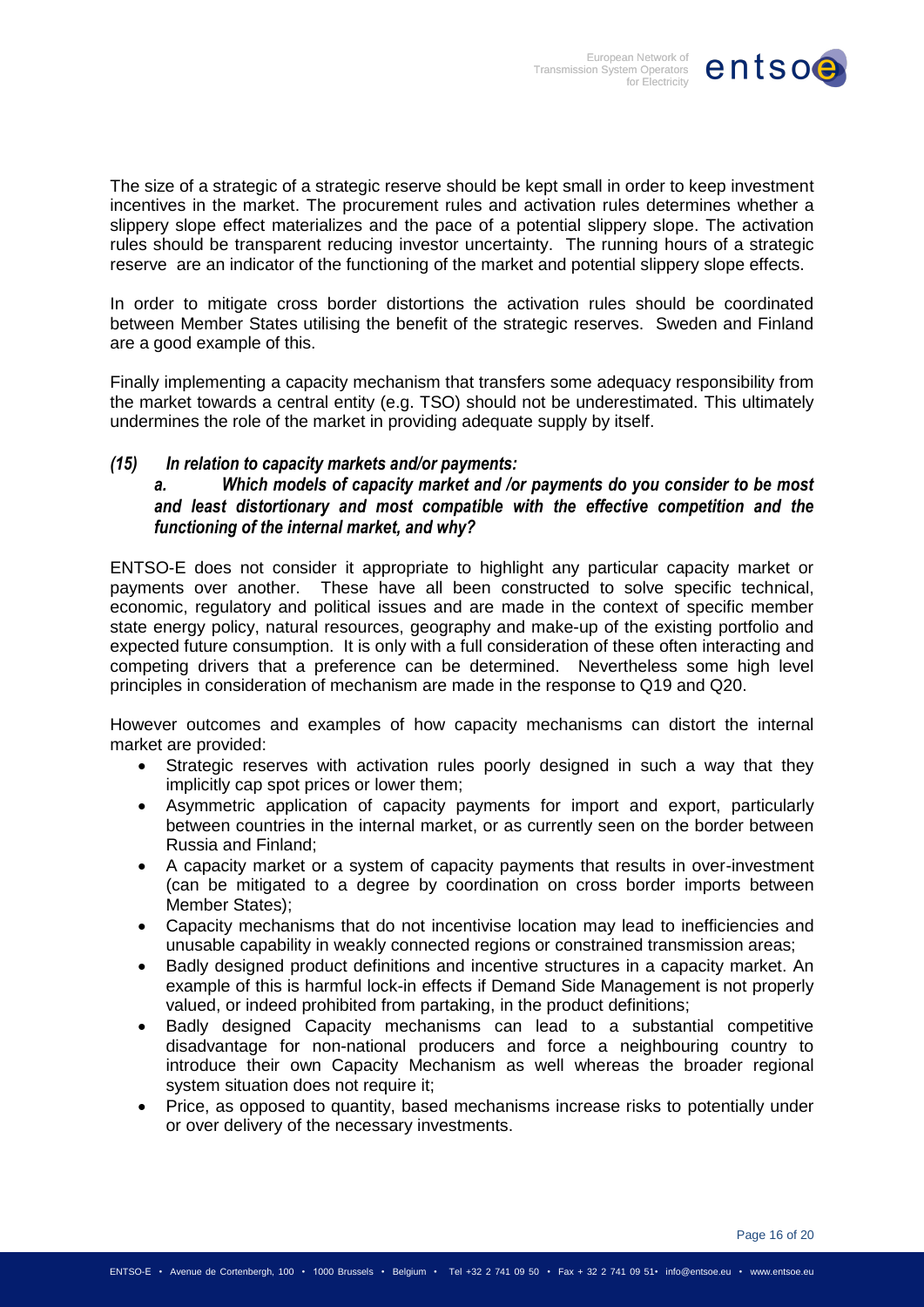

# *b. Which models of capacity market and /or payments do you consider to be most compatible with ensuring flexibility in a low carbon electricity system?*

ENTSO-E notes that capacity mechanisms designs implemented to date have been focused on adequacy and not necessarily flexibility. ENTSO-E also notes that much of the payments for flexibility in today's systems are paid for by the TSOs through system services contracts. With the advent of increasing RES-E there will be greater flexibility needs on power systems that might require new solutions. ENTSO-E and National TSOs are actively exploring possibilities in this area already.

# *c. Are there any models of capacity mechanism the introduction of which would be irreversible, or reversible only with great difficulty?*

A clear vision of how market design should evolve is required before there is any consideration of introducing any capacity mechanism. Only with this vision can efficient market enhancements be designed and a consideration made as to whether they need to be transitionary or permanent. However it is noted that the introduction of even supposedly temporary capacity mechanisms in existing markets, inside and outside the EU, have proved difficult to remove. This has arisen due to no or poorly defined exit criteria. In many cases these Capacity Mechanisms have only been designed out by a fundamental review of the energy market. These projects take many years to move from discussion to fruition and are costly. In effect the introduction of Capacity Mechanisms is a paradigm shift that changes the dynamics of the market and is difficult to reverse.

The issue of contract duration has an influence on the reversibility of a Capacity Mechanism. Very long term contract times make the mechanism hard to rule out. A balance must be found to provide guarantees to market parties without creating excessive lock in effects.

# *(16) Which models of capacity mechanisms do you consider to have the least impact on costs for final consumers?*

It is not possible in general terms to advocate any capacity mechanism over another as stated above. However it is true to say that any capacity mechanism is likely to come with additional cost for consumers on top of the energy only market. This cost is required to increase adequacy or to bring more capability in the system and should be compensated somehow. However with well-designed capacity mechanisms this cost should lead to a power system with a more appropriate long term adequacy capability, therefore bringing benefits in terms of reduced Loss of Load costs. Member States should always consider alternatives and take the cost into account when deciding which solution to implement.

To ensure least costs for consumers the capacity mechanism should avoid both over- and under investments. To achieve this where there are strong competitive forces at play a market based procurement allowing for competition is likely to achieve the most efficient outcomes. In addition the mechanism should be precisely targeted and, where possible, the costs allocated using a mechanism that provides an incentive for market participants in a way limiting or preventing shortage in adequacy/capability. Furthermore harmful lock-in effects should be avoided by creating a level playing field where different types of resources can compete including demand side management. Well-designed product definitions and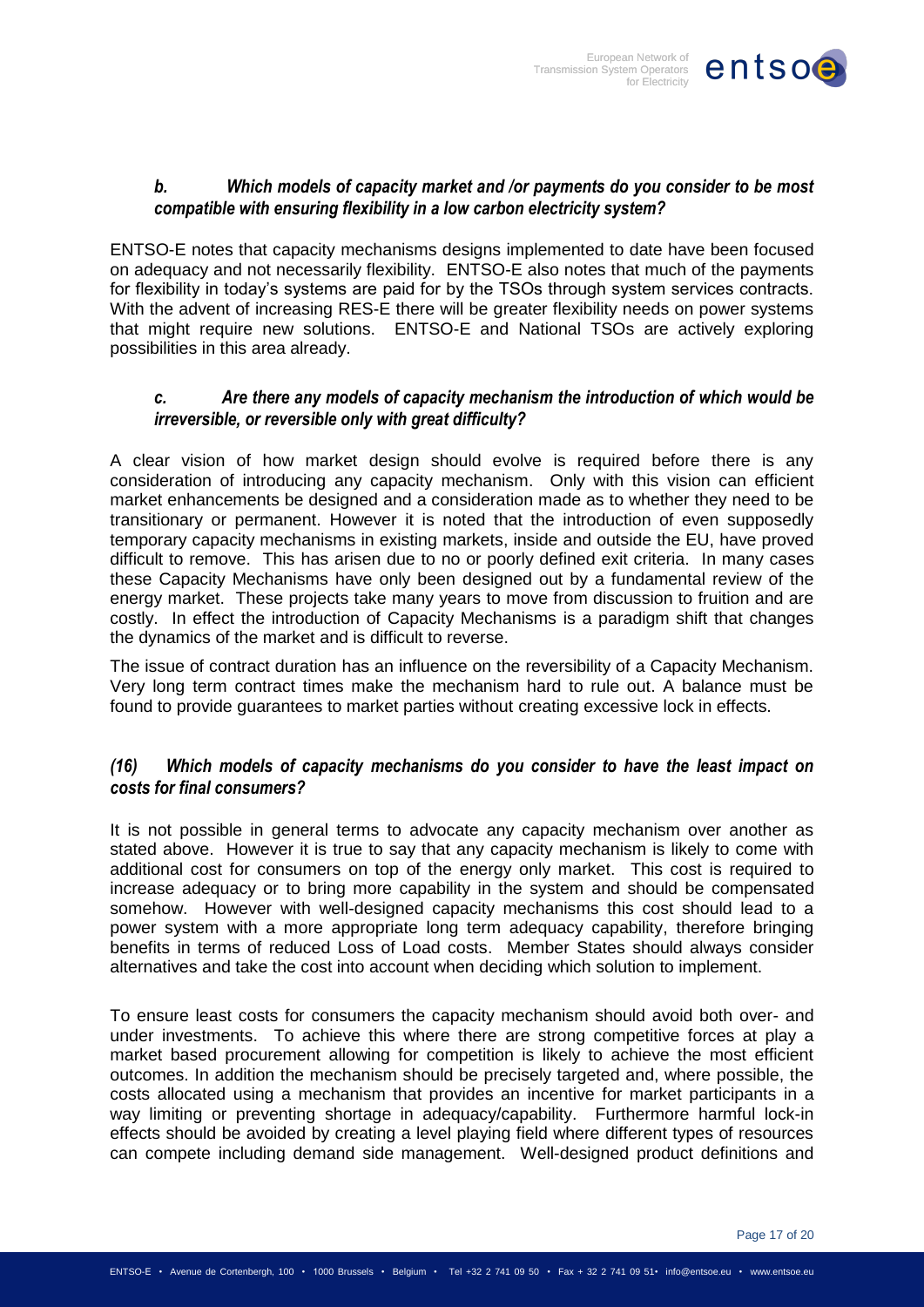

incentive structures will help to ensure that only resources that contribute to reliability are remunerated.

These Capacity Mechanisms (excluding strategic reserves) should have a long term scope. In addition they need to be designed so that they incentivise shorter term availability commitments. This is in order to ensure the system needs are met and that there are sufficient balancing service providers in order to preserve SoS and liquidity in balancing markets. This is particularly important with increasing RES-E.

# *(17) To what extent do you consider capacity mechanisms could build on balancing market regimes to encourage flexibility in all its forms?*

The balancing market is well suited to control whether resources involved in a capacity/capability mechanism deliver on their performance commitments. A capacity mechanism should not distort innovation and flexibility that may emerge as a result of price signals in balancing markets. Moreover product definitions and incentive structures of a possible capacity/capability mechanism should not create adverse incentives to those created by other market mechanisms in other timeframes. In this context incentive structures and structures used in balancing markets are an important element as close to real time capacity and capability problems truly materialise.

# *(18) Should the Commission set out to provide the blueprint for an EU wide capacity mechanism?*

It would be very complex to ascertain the appropriate level of capacity adequacy for each individual Member State – and a one-fits-all solution is unlikely to be appropriate. Rather it is the view of ENTSO-E that the EU Commission should promote coordination of compatible product definitions and incentive structures in capacity mechanisms to minimize distortions on the European cross-border trade and ensure compatibility with the IEM objectives and functioning. This also includes ensuring compatibility between energy and capacity markets. It is ENTSO-E's belief that competition requires a level playing field. In addition regulatory competition between neighbouring market designs should be avoided.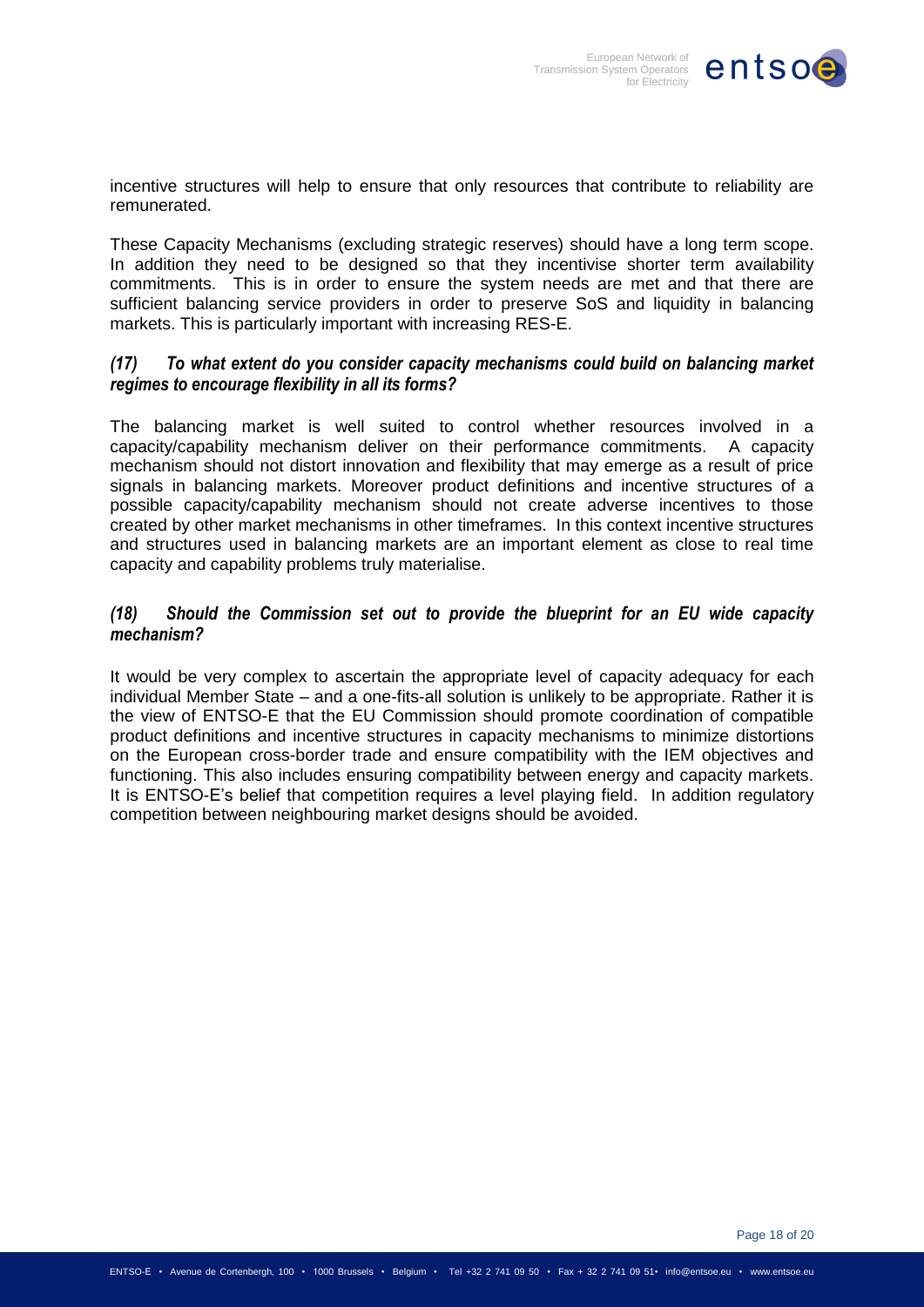

# <span id="page-18-0"></span>**4 FRAMEWORK FOR ASSESSING CAPACITY MECHANISMS**

# *(19) Do you consider that the European Commission should develop detailed criteria to assess the compatibility of capacity mechanisms with the internal energy market?*

The European Commission already has the authority to monitor and enforce the integration of energy markets in Europe as set out in the relevant directives and regulations on Member States subject to the principle of subsidiarity and national prerogatives as appropriate.

European legislation on State aid control limits the range of mechanisms and tools available to Member States to enact their policies. This should always be taken into account when implementing a mechanism at national level, and ENTSO-E supports the idea of creating a level playing field for electricity in Europe. ENTSO-E would like to underline that there is a wide range of Capacity Mechanisms and that some of them do not need to be considered as State aids.

For the categories of Capacity Mechanisms that would be labeled as State Aid, State aid control legislation would apply. ENTSO-E would welcome Guidelines reminding these rules and detailing how they, and other existing relevant rules, apply to Capacity Mechanisms.

Apart from legal aspects, ENTSO-E supports the idea that common principles on Capacity Mechanisms and/or strategic reserves should be shared at the European level, to ensure the consistency of market designs and their compatibility with the internal energy market and its objectives.

ENTSO-E believes that it is more appropriate for the EU to develop general principles rather than detailed criteria. Additionally, detailed criteria could put too much and unnecessary constraints on energy policies and may ultimately threaten Security of Supply.

# *(20) Do you consider the detailed criteria set out above to be appropriate?*

# *a. Should any criteria be added to the list?*

# *b. Which of the criteria if any should be given the most weight?*

Building on the answer to Q19 ENTSO-E believes common guiding principles, and not criteria, should be shared to inform the design of Capacity Mechanisms, if they are required. In our opinion, the main principles which have to be respected by any capacity mechanism are:

- 1. Necessity: There is a need for a long term vision of what market design is appropriate to meet the needs of evolving policy and underwrite the needs of the EU Citizen. It is in this context that before implementing capacity mechanisms there should be reasonable analysis to support that the current and possible future market design will fail to deliver the right investments and that there may be a risk to security of supply. This assessment should be based on technical analysis from at least the National TSO or Regulatory Authority as appropriate.
- 2. Regional and cross-border compatibility: Capacity Mechanisms market designs should be consistent with the European energy markets, their functioning and their objectives.
- 3. Cross border contribution to security of supply: There needs to be a consideration of the contribution that cross border flows play in at least the assessment of, and possibly the remuneration of, adequacy in security of supply.